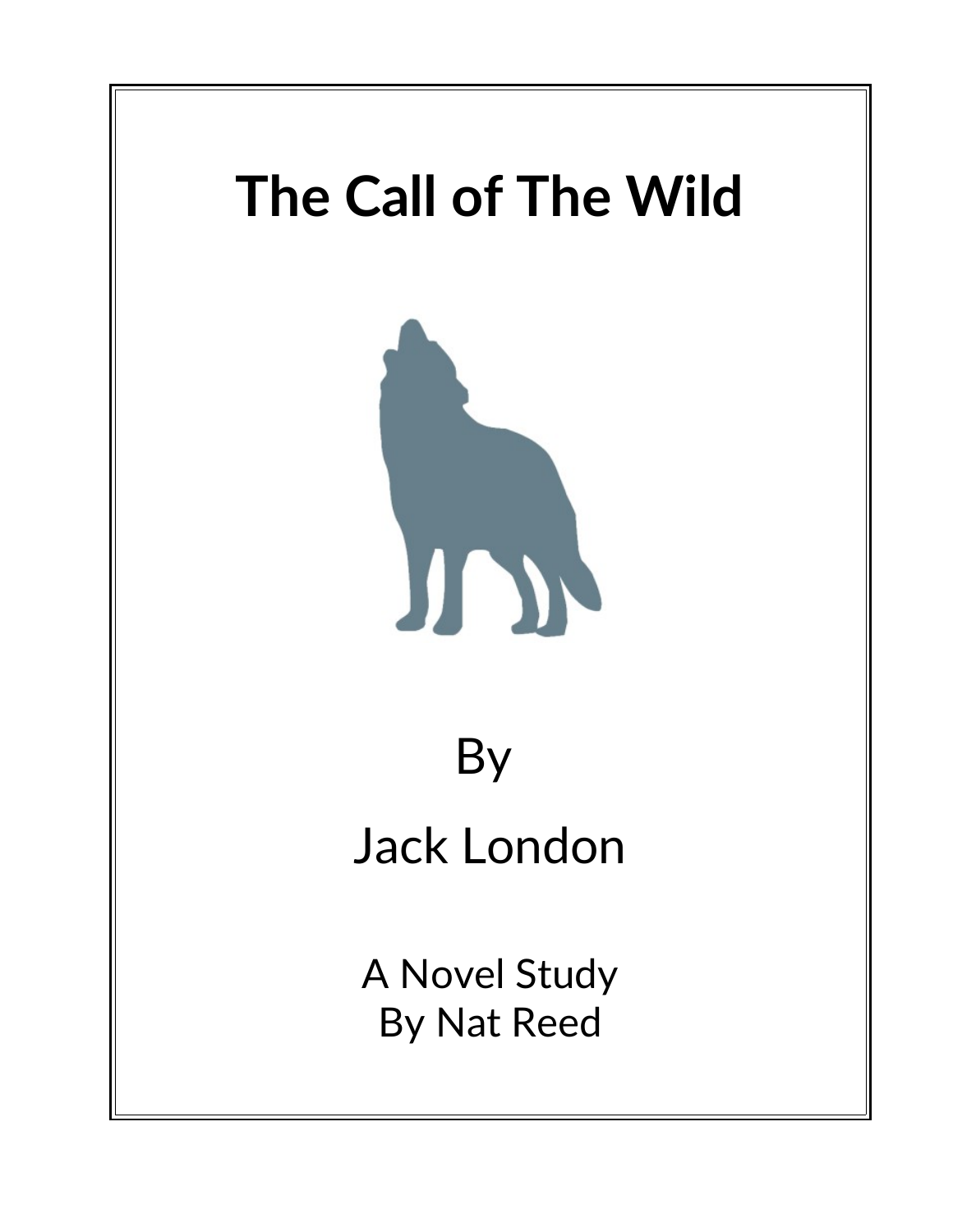*By Jack London*



**Table of Contents**

| <b>Suggestions and Expectations</b> | 3  |
|-------------------------------------|----|
|                                     |    |
| List of Skills                      |    |
|                                     |    |
| Synopsis / Author Biography         | 5  |
|                                     |    |
| <b>Student Checklist</b>            | 6  |
| Reproducible Student Booklet        |    |
|                                     |    |
| Answer Key                          | 58 |

**About the author:** Nat Reed was a member of the teaching profession for more than 35 years. He was a full-time instructor at Trent University in the Teacher Education Program for nine years. For more information on his work and literature, visit [novelstudies.org.](http://www.novelstudies.org/)

> Copyright © 2012 Nat Reed Revisions Completed in 2021 All rights reserved by author. Permission to copy for single classroom use only. Electronic distribution limited to single classroom use only. Not for public display.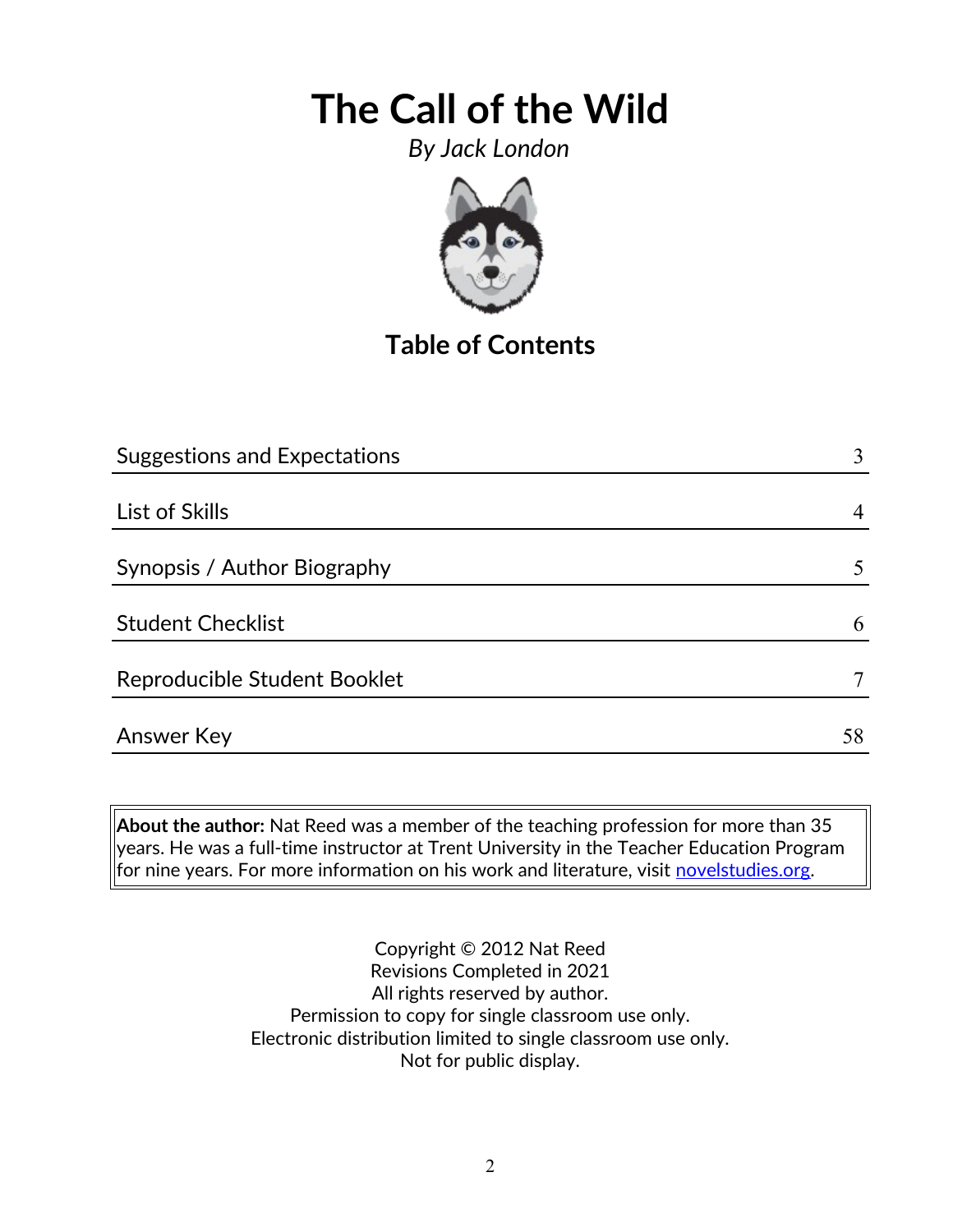*By Jack London*



## **Suggestions and Expectations**

This curriculum unit can be used in a variety of ways. Each section of the novel study focuses on one chapter of the novel and is comprised of five different activities:

- ◦Before You Read
- ◦Vocabulary Building
- ◦Comprehension Questions
- ◦Language and Extension Activities

A portfolio cover (p.7) as well as a Checklist (p.6) are included so that students may track of their completed work.

#### **Every activity need not be completed by all students.**

#### **Links with the Common Core Standards (U.S.)**

Many of the activities included in this curriculum unit are supported by the Common Core Standards. For instance the *Reading Standards for Literature, Grade 5*, makes reference to the following:

- a) determining the meaning of words and phrases. . . including figurative language;
- b) explaining how a series of chapters fits together to provide the overall structure;
- c) compare and contrast two characters;
- d) determine how characters … respond to challenges;
- e) drawing inferences from the text;
- f) determining a theme of a story . . . **and many others.**

**Themes** which may be taught in conjunction with the novel include survival (in the far north), perseverance, courage, loyalty and friendship, pride, personal growth.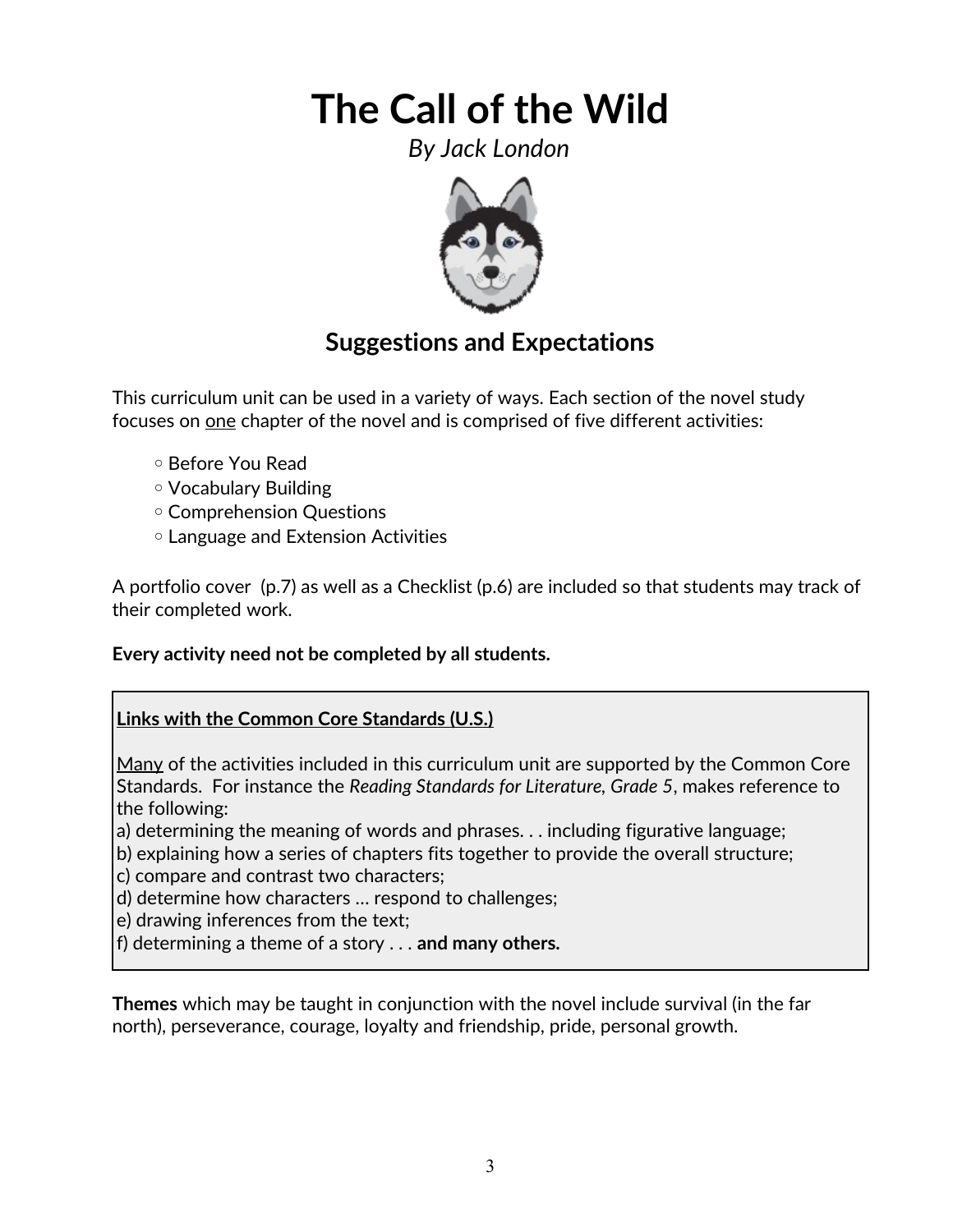### *By Jack London*

## **List of Skills**

#### **Vocabulary Development**

- 1. Locating descriptive words/phrases 8. Use of singular / plural nouns
- 2. Listing synonyms/homophones 9. Listing compound words
- 3. Identifying / creating *alliteration* 10. Identifying parts of speech
- 
- 
- 
- 

#### **Setting Activities**

1. Summarize the details of a setting

#### **Plot Activities**

- 
- 2. Identify conflict in the story 4. Five W's Chart

#### **Character Activities**

- 
- 2. Protagonists and antagonists 4. Comparing two Characters

#### **Creative and Critical Thinking**

- 
- 
- 3. Write a letter to a friend **7.** Write a book review
- 4. Complete an Observation Chart 8. Complete a KWS Chart

#### **Art Activities**

- 
- 
- 
- 
- 
- 4. Use of capitals and punctuation 11. Determining alphabetical order
- 5. Identifying syllables 12. Identification of root words
- 6. Identify *anagrams* 13. Identify/create *similes*
- 7. Identify *personification* 14. Identification of a *cliffhanger*

- 1. Complete a *time line* of events 3. Identify the climax of the novel
	-
- 1. Determine character traits 3. Relating personal experiences
	-
- 1. Research 5. Conduct an interview
- 2. Write a newspaper story 6. Write a description of personal feelings
	-
	-
- 1. A Storyboard 3. Design a cover for the novel
- 2. Create a collage 2. Create a collage 4. Design an Information Card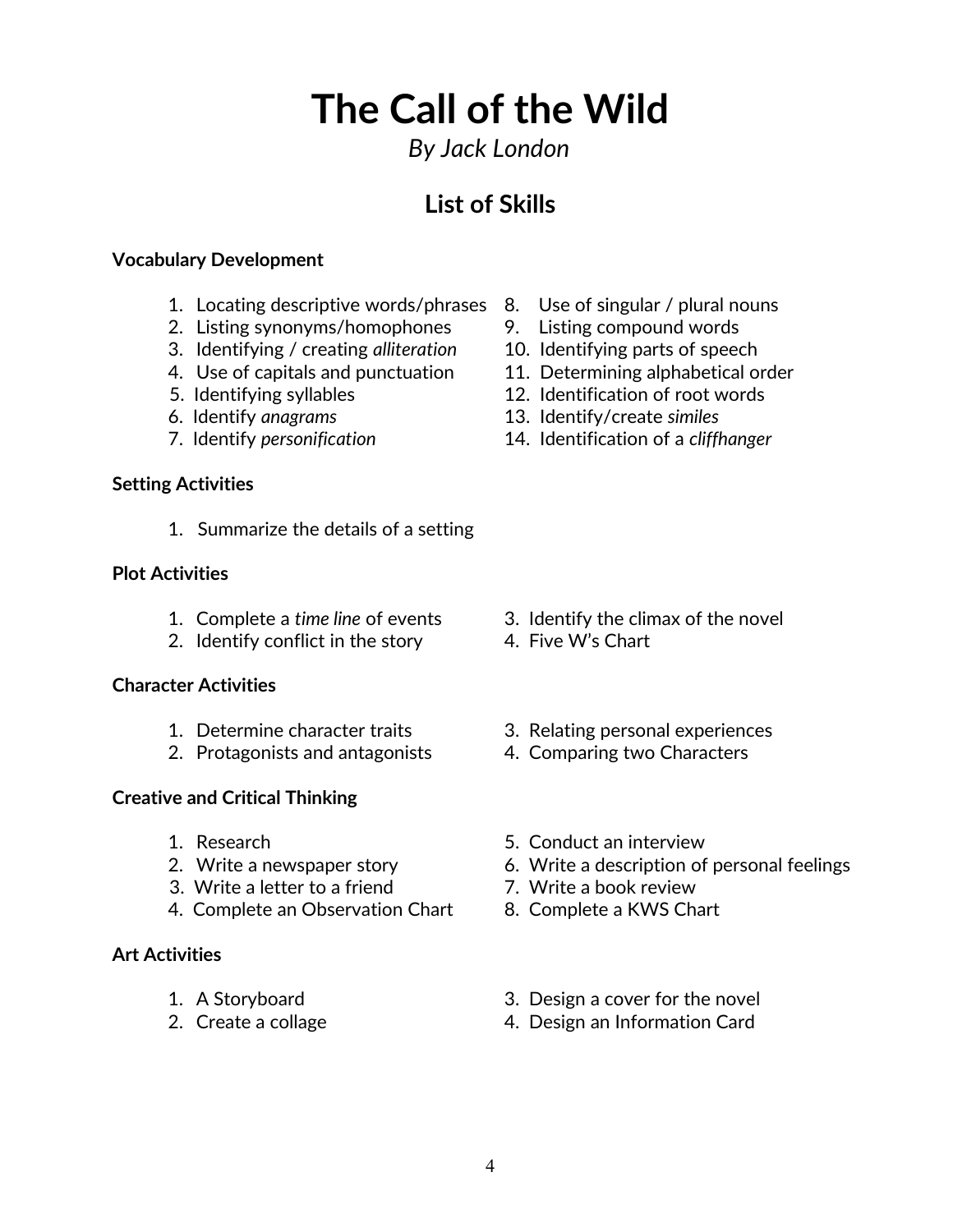*By Jack London*



**Synopsis**

 First published in 1903, *The Call of the Wild* is regarded as Jack London's masterpiece. Based on London's experiences as a gold prospector in the Canadian wilderness and his ideas about nature and the struggle for existence, *The Call of the Wild* is a tale about unbreakable spirit and the fight for survival in the frozen Alaskan Klondike. (The Publisher)

#### **Author Biography** L. M. Montgomery

 Jack London, whose life symbolized the power of will, was one of the most successful American writers of the early 20th Century. His stories of men and animals against the environment, and survival against hardships were drawn mainly from his own experiences. London grew up in poverty in the slums of Oakland, California. At the age of 17, he ventured to sea on a sealing ship. The turning point of his life was a thirty-day imprisonment that was so degrading it made him decide to turn to [education](http://www.jacklondon.com/) and pursue a [career](http://www.jacklondon.com/) in writing. His years in the Klondike searching for gold resonate in many of his stories and



 novels, among them, *The Call of the Wild*, and *White Fang*. Another of his novels, *The Sea-Wolf*, was based on his experiences at sea. He [retired](http://www.jacklondon.com/) to his ranch near Sonoma, where he died at age 40**.** (Biography courtesy of: [www.jacklondon.com\)](http://www.jacklondon.com/)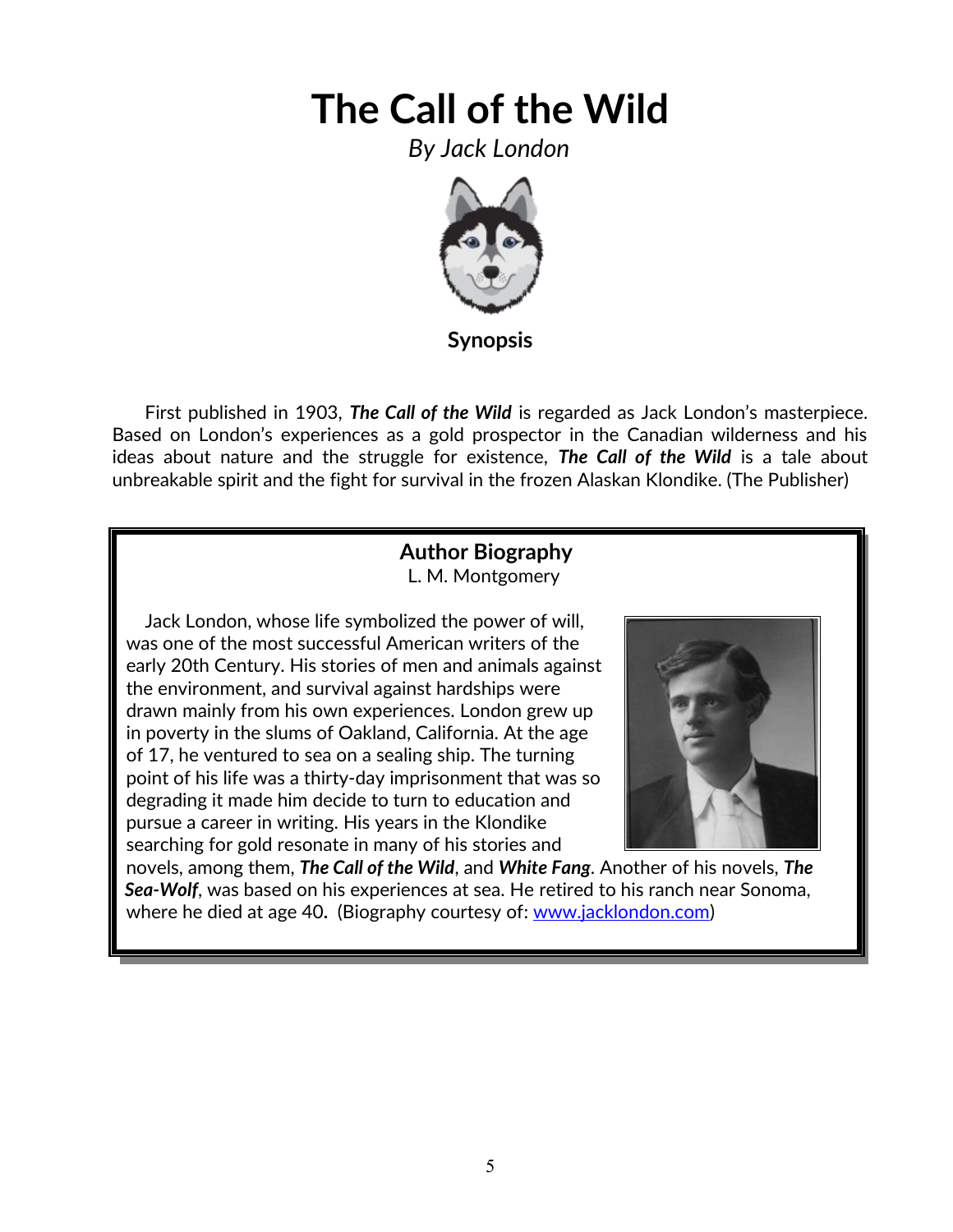*By Jack London*



**Student Checklist**

Student Name

| Assignment | Grade / Level | Comments |
|------------|---------------|----------|
|            |               |          |
|            |               |          |
|            |               |          |
|            |               |          |
|            |               |          |
|            |               |          |
|            |               |          |
|            |               |          |
|            |               |          |
|            |               |          |
|            |               |          |
|            |               |          |
|            |               |          |
|            |               |          |
|            |               |          |
|            |               |          |
|            |               |          |
|            |               |          |
|            |               |          |
|            |               |          |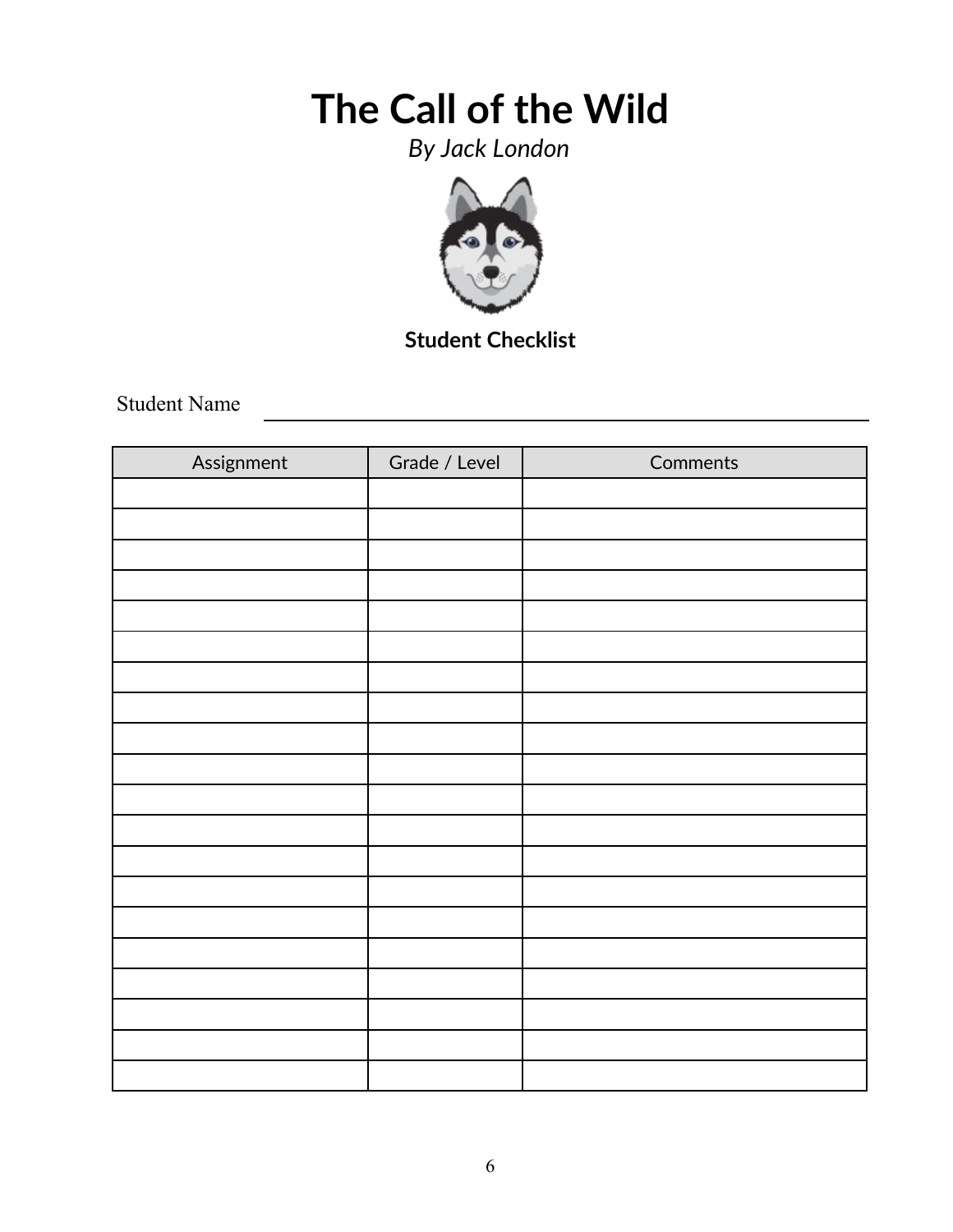

*By Jack London*

Name: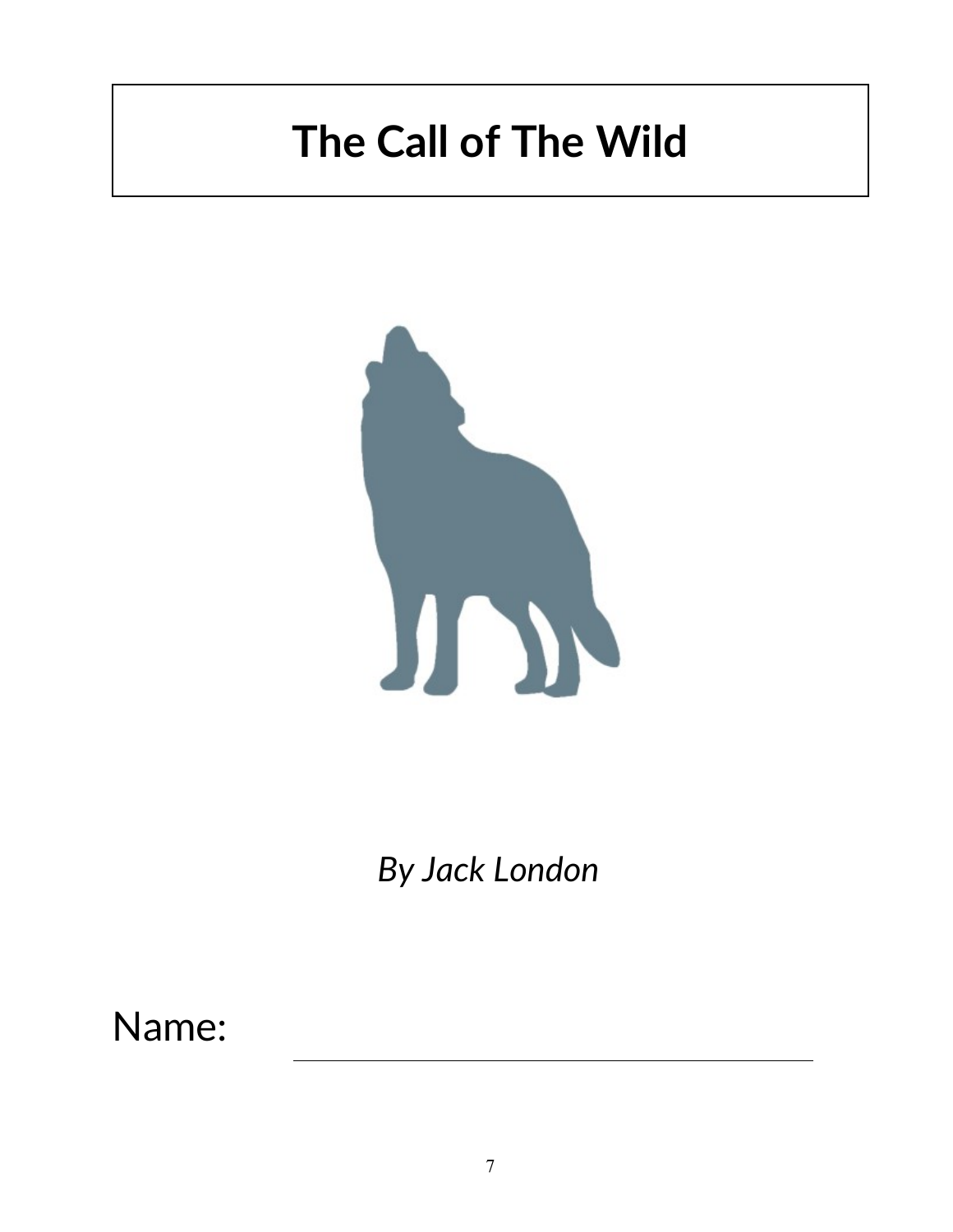*By Jack London*

## **Chapter 1**



## **Before you read the chapter**:

The **protagonist** in most novels features the main character or "good guy". The protagonist of *The Call of the Wild* is not a person, but a dog, Buck, whose life goes through some dramatic changes when he's kidnapped and taken from his home and beloved master. Think back on some of your favorite characters from past novels you have read. What do you think makes for an especially interesting **protagonist** – one you find hard to forget?



## **Vocabulary:**

Choose a word from the list to complete each sentence.

| demesne  | <b>Imperious</b> | consignment   | progeny     | treachery |
|----------|------------------|---------------|-------------|-----------|
| eloguent | conveyance       | metamorphosed | conciliated | impartial |

- 1. During his stay, the timid terrier \_\_\_\_\_\_\_\_\_\_\_\_\_\_\_\_\_ into a savage dog.
- 2. The dog sled was the most convenient \_\_\_\_\_\_\_\_\_\_\_\_\_\_\_\_\_\_ for most travelers.
- 3. It was unusual that so many of the cat's \_\_\_\_\_\_\_\_\_\_\_\_\_ were calico in color.
- 4. The conceited princess had quite an \_\_\_\_\_\_\_\_\_\_\_\_\_\_\_ attitude.
- 5. The audience recognized the prime minister to be a very \_\_\_\_\_\_\_\_\_\_\_\_\_ speaker.
- 6. The mediator \_\_\_\_\_\_\_\_\_\_\_\_\_ the opposing factions with wise words of diplomacy.
- 7. It is most important that an umpire be \_\_\_\_\_\_\_\_\_\_\_\_, no matter who is playing.
- 8. Buck felt that he had the right to rule over his vast \_\_\_\_\_\_\_\_\_\_\_\_\_.
- 9. The public could scarcely believe the \_\_\_\_\_\_\_\_\_\_\_\_\_ of the two assassins.
- 10. The offood was barely enough to keep them alive.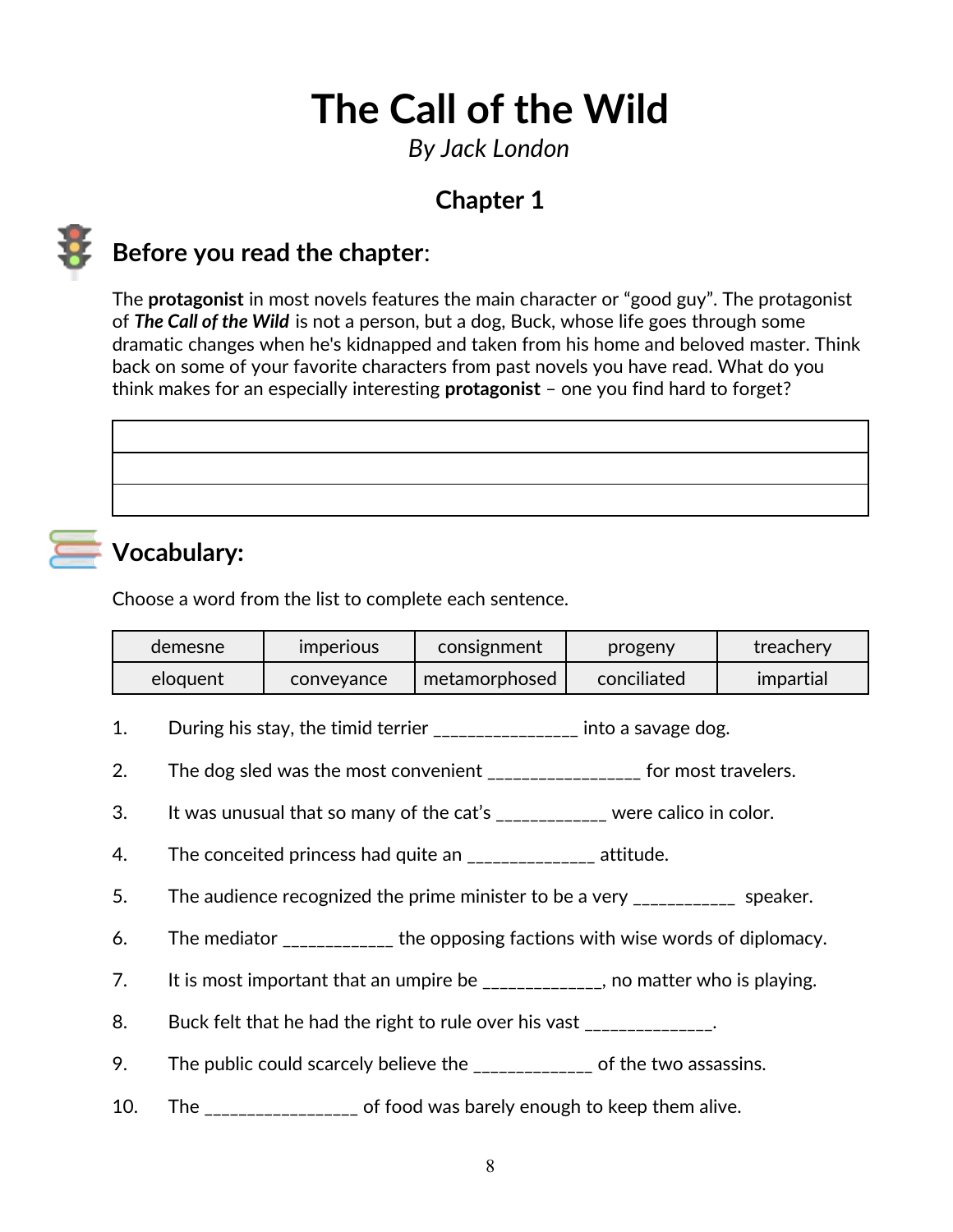

1. What is the setting of the beginning of Chapter One?

2. How would you describe Buck's early life? What affect did this have on his personality?

3. Buck is \_\_\_\_\_\_\_\_\_\_\_ years old in this chapter and weighed \_\_\_\_\_\_\_\_\_ pounds.

His father had been a huge \_\_\_\_\_\_\_\_\_\_\_\_\_\_\_\_\_\_\_\_\_.

### **Good to Know**

The **Klondike Gold Rush** of 1897 is mentioned in this chapter. Buck doesn't know it yet, but this event would prove to be a huge factor in his life. This gold rush took place in a region of Canada known as Yukon Territory. Over 100,000 prospectors rushed to this area of the world with the hope of striking it rich. The majority failed in their efforts while only about 4000 people actually were successful in their pursuit of riches. The equivalent of one billion dollars in gold was removed from this area around 1900.



4. How did the man that Manuel sold Buck to manage to control him?

9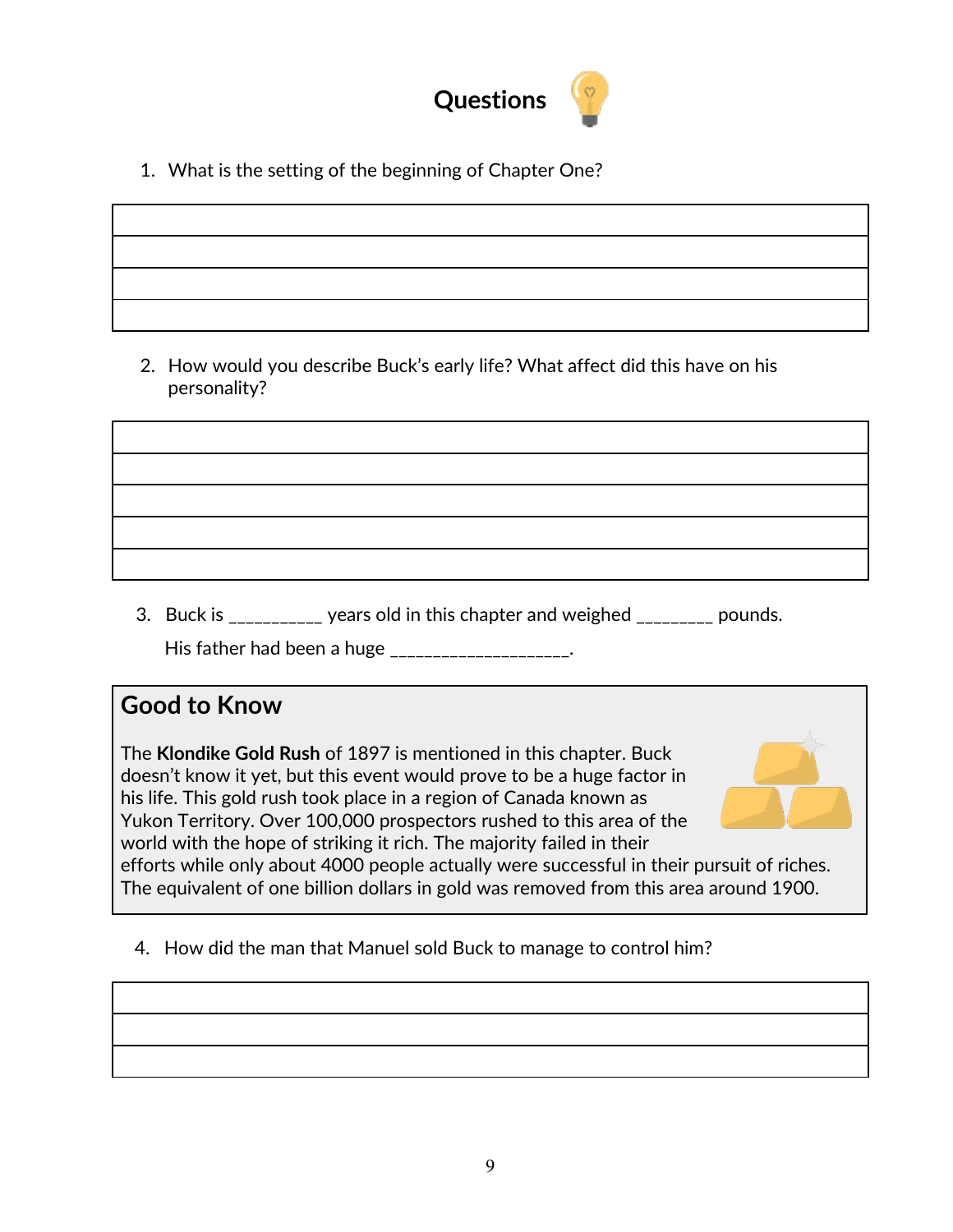5. Novels such as *The Call of the Wild* (written over one hundred years ago) tended to be less sensitive about the use of labels which were often demeaning to different groups of people. Chapter One contains at least two ethnic slurs:  **squarehead** (directed against German and Scandinavian people); and **half-breed** (a person of mixed racial heritage). How important do you think it is for writers to be sensitive in their portrayal of different groups of people? Defend your answer.

| <u> 2008 - Andrea San Andrea San Andrea San Andrea San Andrea San Andrea San Andrea San Andrea San Andrea San An</u>  |  |  |
|-----------------------------------------------------------------------------------------------------------------------|--|--|
| <u> 1986 - Jan Barbara de Barbara, poeta especial de la contrada de la contrada de la contrada de la contrada de</u>  |  |  |
| <u> 1989 - Andrea Andrew Maria (h. 1989).</u>                                                                         |  |  |
| <u> 1986 - An de Amerikaanse kommunister in de oorlog van de oorlog van de oorlog van de oorlog van de oorlog van</u> |  |  |
|                                                                                                                       |  |  |
|                                                                                                                       |  |  |

 6. Buck learns many unfortunate lessons as this chapter unfolds. At one point the author says, *a man with a club was a lawgiver, a master to be obeyed, though not conciliated.* What do you think is the difference between obedience and conciliation? How important do you think it is for a dog to have a conciliatory attitude toward his/her master?

- 7. How was the club a revelation to Buck?
- 8. If you were Buck, what attitude would you adopt in order to assure your survival?

9. Describe your impression of the man in the red sweater.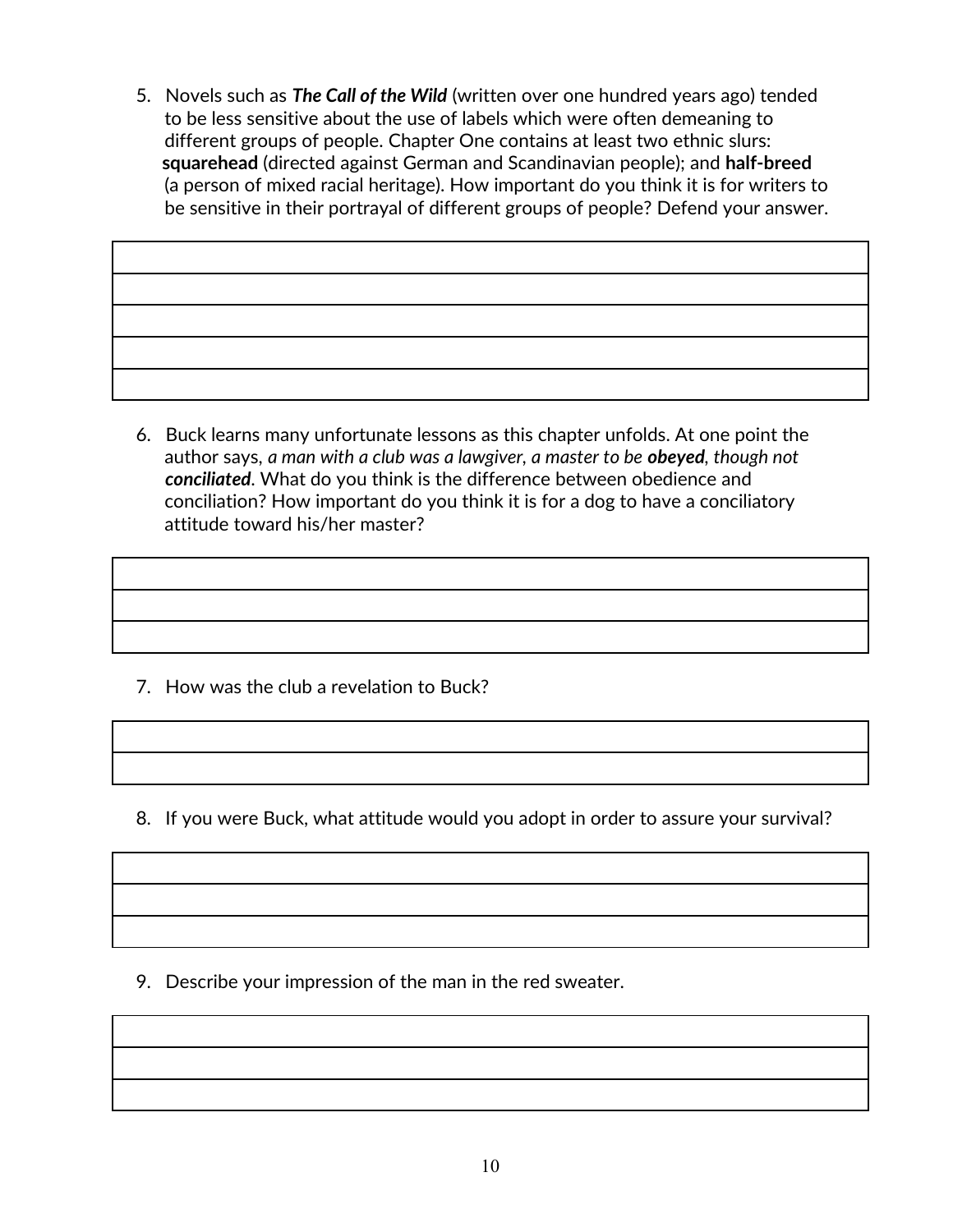## **Language Activities**



### **B***.* **Personification**

Personification is giving human qualities to something that is not human. In Chapter 1 the author writes, … *the Narwhal… rolled and pitched and bucked like a thing possessed. In this sentence the ship is compared to a bucking horse*.



a) Why do you think personification is a literary device used by many authors?

b) Create your own example of personification.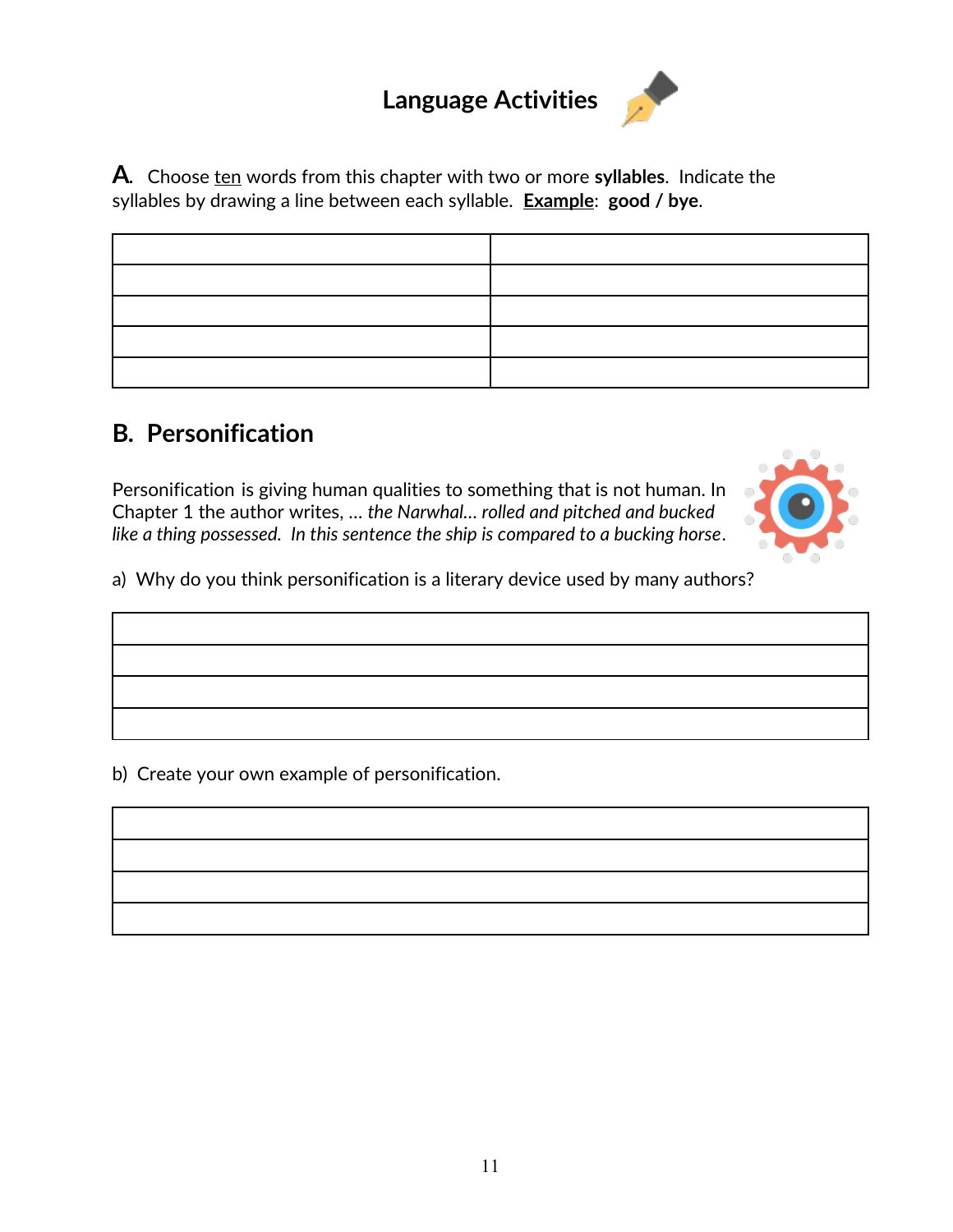## **C***.* **Collector's Cards**

Sports Cards have been a very popular collector's item for a number of years. A Willie Mays 1952 Topps rookie card is worth \$3000.00 today.

A number of breeds of dogs are mentioned in this chapter: **Japanese pug**, **Mexican hairless, fox terrier, Saint Bernard**, **Newfoundland** and **Scotch shepherd**.

Design a card for the dog of your choice, either from the above list or another dog which would make a great sled dog. The front of the card should feature a picture of the dog, and the back should include at least four interesting facts about it, i.e. appearance, size, diet, personality traits, important characteristics, etc.



## **D. Caviar Words**

The author of this novel is noted for his use of elegant, tasteful words. Someone once stated that some words have the sound of **caviar** (rich and elegant) and others are more are common (**peanut butter** words). With a colleague come up with 6 examples of each type of word, you may use any chapter of the novel to find these words.



| <b>Caviar Words</b> | <b>Peanut Butter Words</b> |  |
|---------------------|----------------------------|--|
|                     |                            |  |
|                     |                            |  |
|                     |                            |  |
|                     |                            |  |
|                     |                            |  |
|                     |                            |  |